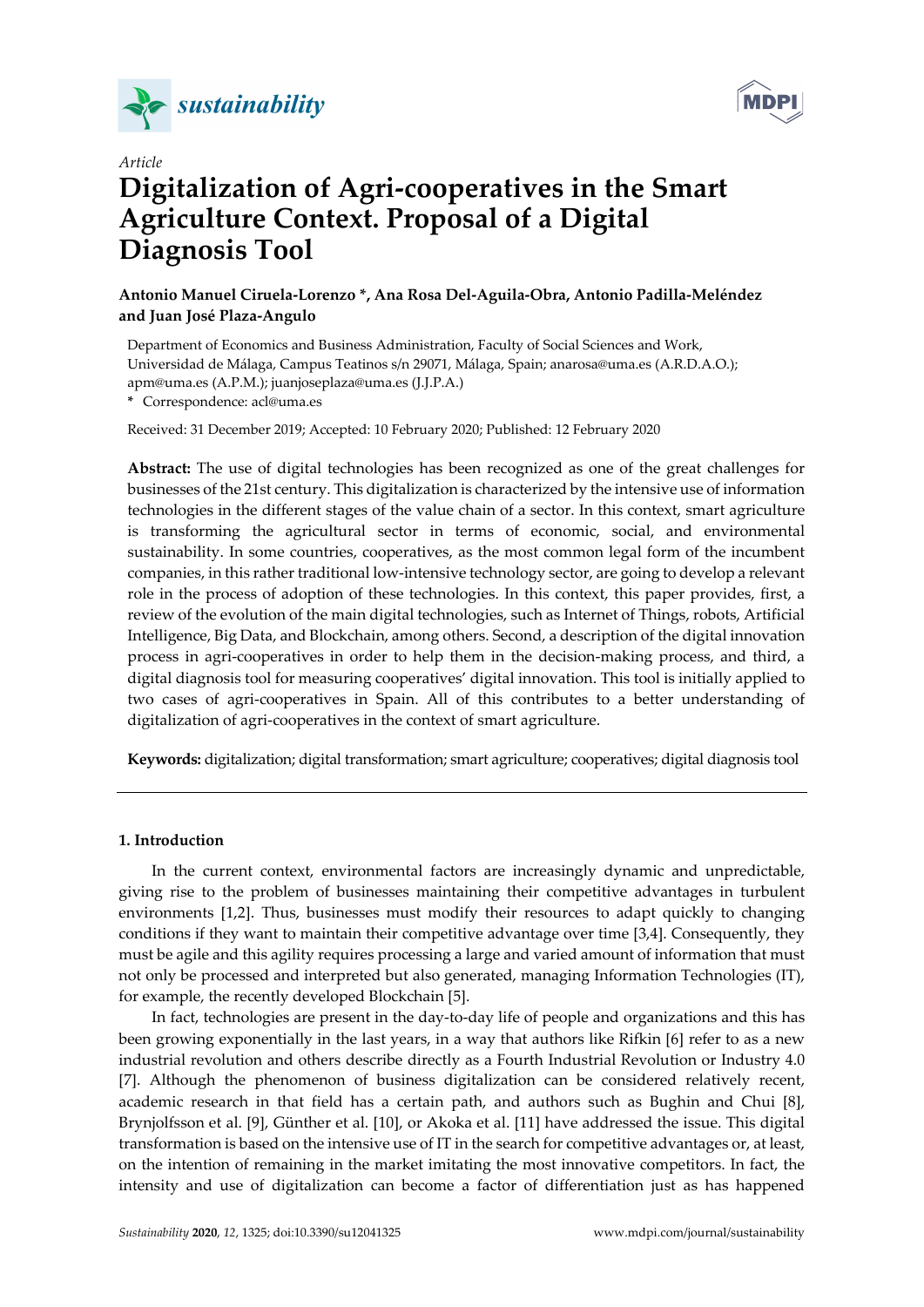historically when innovations have been introduced, with the capacity of transforming sectors completely, and every company needs to respond to this challenge [12].

In addition, in the case of the agricultural sector, technologies such as Internet of Things (IoT), robots, Artificial Intelligence (AI), Big Data (BD), and Blockchain, among others, are affecting the complete value chain, from input suppliers to the consumers [13,14].

The implementation of digital technologies is helping to reduce water and pesticide use, is fostering food safety by tracing unsafe food quickly, and is developing new businesses and new jobs, improving economic, environmental, and social sustainability. First, these technologies have relevant economic impacts, creating new jobs or businesses and improving the competitiveness of established companies (economic sustainability). Second, in terms of climate or habitat issues, such as precision farming systems for reducing the use of water and pesticides, the use of these technologies is improving environmental sustainability. Third, in terms of social issues, they are helping to develop some rural regions with a poor population (social sustainability). Therefore, these technologies are transforming the sector towards a smart and more sustainable one, cooperating also in the fighting against climate change [15]. The concept of this smart‐agriculture is related with at least five sustainable development goals of the United Nations: Goal 8: Decent Work and Economic Growth, Goal 9: Industry, Innovation, and Infrastructure, Goal 11: Sustainable Cities and Communities, Goal 12: Responsible Consumption and Production, and Goal 13: Climate Action.

In this work, the focus is on the consequences of digitalization, offering a tool that helps agricultural cooperatives (agri‐cooperatives) to know what place they occupy in relation to the digital transformation process that all productive sectors are experiencing. In the field of agricultural cooperativism, there are interesting works related to this theme. For example, Rodenes and Torralba [16] proposed new technologies as tools that enhance organizational learning and improve knowledge management in cooperative societies. Similarly, Vargas [17] analyzed the ownership structure of cooperatives and how they obtain competitive advantages based on the effective use of IT. In addition, other specific studies have been conducted in the cooperative olive sector [18,19].

In the case of this research on agri-cooperatives, first, the context of the digital transformation is described as well as the basic IT-related concepts (IoT, AI, BD, and Blockchain technology). Second, from this analysis, arises the identification of the technologies and factors that integrate the auto diagnosis instrument, named Agri‐Cooperative Digital Diagnosis Tool. This tool allows a self‐ assessment of the situation in which the cooperative is, in relation to the digital transformation, helping cooperatives to understand the possibilities that the digital technologies offer. Two cases of cooperatives are analyzed as an initial exploratory application. All of this contributes to a better understanding of digitalization of agri‐cooperatives in the context of smart agriculture. In addition, this paper reveals to public stakeholders the relevant role of the agri‐cooperatives in the development of the smart agriculture, and how their support is needed to transform the sector and help to develop global sustainability for preserving the environment [20].

#### **2. Digital Transformation: towards Agricultural Smart‐cooperatives**

## *2.1. The Digitalization Process*

Digitalization is the great challenge of the 21st century [21], and technologies such as cloud computing, IoT, BD, and Blockchain are innovations that are changing people's behavior and business processes in public and private entities. The incorporation of technology has been a constant in business environments since the Industrial Revolution. However, currently, the intensity and speed of introduction of new technologies applied to all areas of life and, especially to the business environment, along with its breadth of application and its main common denominator, its digital component, is leading to a new revolution. Some authors, like Rifkin [6], even suggest that the consequences of the digitalization of the economy and social relations push to a change in the economic paradigm that will condition market relations and, consequently, business activity, strongly conditioned, as Tapscott and Williams [22] pointed out, for massive collaboration, socialization of knowledge, and intensive use of code and open data.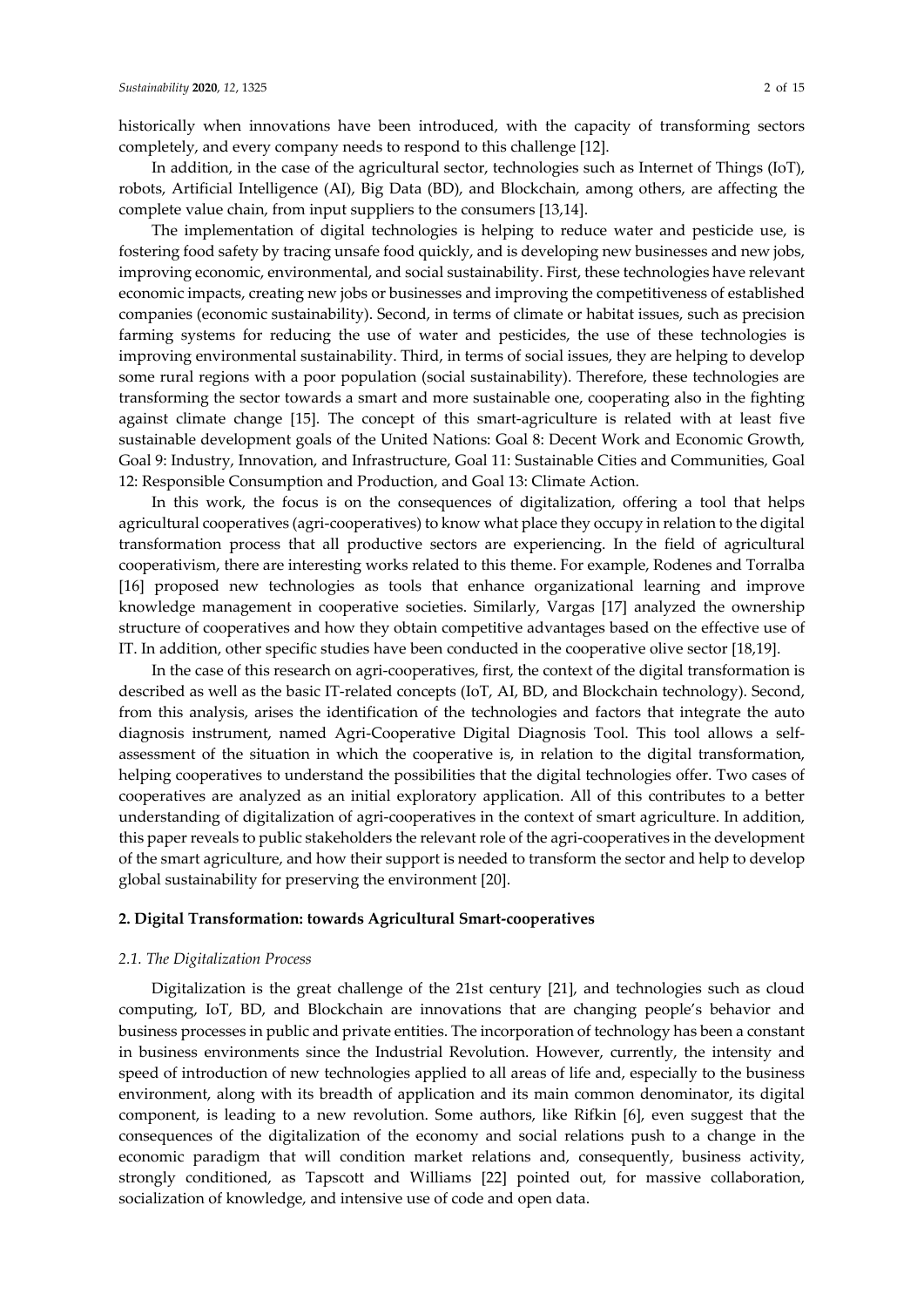Regardless of the sector, there is no doubt that the digital economy alters the companies' methods of manufacturing and delivering goods and services [7]. Despite this, it seems clear that not all organizations are faced equally with these trends and differences in the use and intensity of digitalization, and this can have an impact on the positioning of companies and become an important factor of differentiation [12]. However, the digital transformation needs strong analytics capability [23], and that implies investing in people, processes, and technology of data and analytics [24].

#### *2.2. Digitalization as Economic and Social Strategy for Cooperatives*

In a changing environment like the current one, Social Economy companies should potentiate their strengths and solve their weaknesses, always facing external threats. In this management, it may be important to take advantage of the opportunities offered by ITs, in order to reach better competitive positions [25]. In this sense, Montegut et al. [26] established that cooperatives as companies that operate in the market, should not be left out of this progress, rather they should be at the forefront of this technological revolution if they wish to compete with the other organizations present in each sector.

Moreover, Rodenes and Torralba [16] determined that cooperative values of self-help, selfresponsibility, democracy, equality, equity, or solidarity can be facilitated and enhanced with the appropriate Knowledge Management at the service of the cooperative, as a corporate and business organization. In this way, the presence on the Internet in them is considered of great interest, in order to maintain and/or increase its potential, also making it compatible with its own values and principles [27].

In this vein, Vargas [17] established that the implementation of digital technologies marks a point before and after in the operation of the cooperative societies. These will be left behind in competitiveness if they do not make use of those automated solutions, by facilitating appropriate access to information, allowing the optimization of the level of customer service and the degree of reaction to their demands. Moreover, this implementation, according to Castel and Sanz [25] must start from the managers, who must realize the importance of its use to achieve improvements that allow acting efficiently from an economic and social point of view.

In this sense, Meroño and Arcas [28] established that digital technologies can offer very interesting opportunities in relation to the necessary participation of the members in the management of the cooperative, since they are provided with something fundamental for this, such as greater effectiveness in the treatment and transmission of information (objectives, organizational keys, planning, decisions, etc.), eliminating the problem of geographic dispersion that cooperatives sometimes present [25,29]. Thus, Internet provides cooperatives with an important instrument for participation and management of organizational knowledge, making it possible to obtain, process and distribute them where and under the conditions that are necessary, which allows for faster decision‐making and a more effective solution of the problems [30], giving rise, in sum, to more flat and decentralized organizations [31].

# *2.3. New Challenges for the Agricultural Sector: the Smart Agri‐cooperative*

The digitalization of the processes in the agricultural sector is transforming it into a smart one, producing more with less, and working with more efficient use of natural resources, more sustainable activity, and also more transparent to the customers [13]. For authors like Rose and Chilvers [32] it is possible to talk about the fourth global agri‐tech revolution, Agriculture 4.0.

In addition, this digitalization of activities is transforming the agricultural sector into a more efficient and sustainable economic activity. For example, drones are helping farmers to control and optimize the quantity of nitrogen used to fertilize their crops, or remove pests with precision, using the minimum quantity of pesticides, or robots are used to soil mapping activities improving the quality of the nutrients and expanding the farmers' capacity in order to control and manage large and wide crops [33]. Disruptive technologies, such as, robotization, are changing the agricultural sector transforming it, and are creating new business opportunities, for example, agricultural dataanalysis companies, such as Agribotix [34].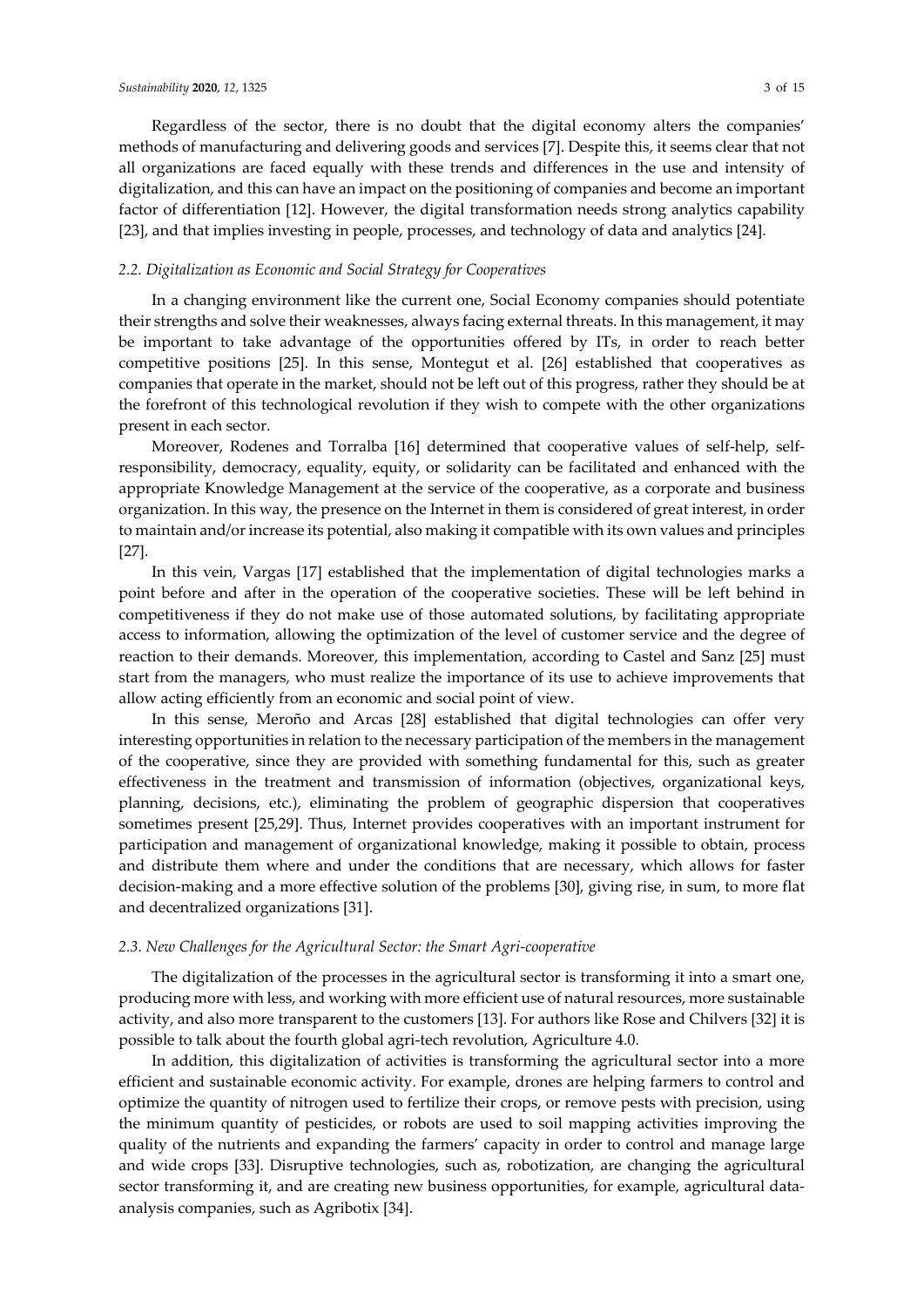This study focuses on the agricultural sector, which has relevant economic and social weight in Spain. According to Cogeca [35], agricultural cooperatives represent an important part of the activity of the agri‐food sector with a turnover of 30,992 million euros in 2018 and grouping 3,755 companies and 1,150,241 members throughout the country. In addition, it employs 100,883 workers, mostly in rural areas, which makes these types of companies an authentic economic, social, and cultural engine of rural and less populated areas of Spain. Agri‐cooperatives base their activities on the use of endogenous resources and in the most equitable distribution of income [30], contributing to more sustainable development of the area in economic, social, and environmental terms.

Agri-cooperatives can convert traditional business models, conventional agriculture activities, into smart ones. From the different activities of the value chain of the sector, how the different digital technologies can help to agri‐cooperatives to adapt their strategy into a more sustainable one will be summarized next. However, not all digital technologies are smart technologies and there is not a consensus about the concept of smart agriculture. This phenomenon is related with the incorporation of digital technologies into the machinery and equipment used in the agriculture process activities, generating a large amount of data [36]. For the purpose of this study, digital technologies are classified into non‐smart technologies (web site, electronic commerce, and social networks) and smart technologies (IoT, robots, AI, BD, and Blockchain).

Regarding non‐smart technologies and the use of Internet, in general terms, companies are considered to evolve through three phases [27]: Company with web, Internet‐enabled company, and company configured and reinvented forthe Internet. First, the company uses the web to be positioned on the Internet for advertising purposes or for transmitting information (financial, for agents‐ partners, suppliers, or customers). Second, the Internet‐enabled company uses the capabilities that Internet enables, but without significant changes regarding its position in the value chain of its sector, and electronic commerce begins to be applied to different areas of the company, such as the electronic management of the supply chain. Third, the company configured and reinvented for the Internet is based on the reconfiguration and rethinking of a company's business model to maximize its competitive advantage based on the intensive use of IT. In addition, these companies develop social network profiles as a communication channel with customers [37] or for the promotion of products or services [38], among others.

In short, as Cristóbal et al. [39], although these digital technologies have revealed themselves as an important source of innovation that contributes to the improvement of the competitiveness of the agri-cooperatives, in this sector, there is evidence revealing the difficulties for the implementation of these technologies and their application for effective electronic commerce, all in spite of the fact that these tools offer an important opportunity for the fulfillment of some of its main functions, such as promoting, coordinating, and developing common economic goals of its partners and strengthening and integrating their economic activity. In any case, it should be borne in mind that investing in digital technologies is not enough to be more competitive, but it is necessary to understand the technology, and how to make adequate use of it [18,40]. More specifically, some of the most common problems that cooperatives have suffered in relation to new technologies are the following [17]: lack of integration between the systems, lack of employee preparation, employee resistance, lack of a person responsible for the implementation of the project and the results of the project, problems keeping up to date with new technologies, and lack of cooperation.

This has been corroborated by the work carried out by Bernal et al. [41] on the quality of websites in the agri-food sector, determining that Spanish companies producing organic olive oil have a significant deficit with respect to the quality of their websites, a situation that is still worst case for companies operating with the legal form of cooperative. Therefore, these authors encourage these companies to invest in the quality of their website, an essential tool in the design and implementation of strategies to expand or diversify their business.

Finally, in a study conducted for agri-cooperatives operating in Spain with more than 10 partners/employees [42], the analysis shows that only 55.46 percent of the agri-cooperatives under study have a corporate website, which evidences the existences of some delay in the agri‐cooperative sector in terms of Internet-compared presence with the average result achieved by the Spanish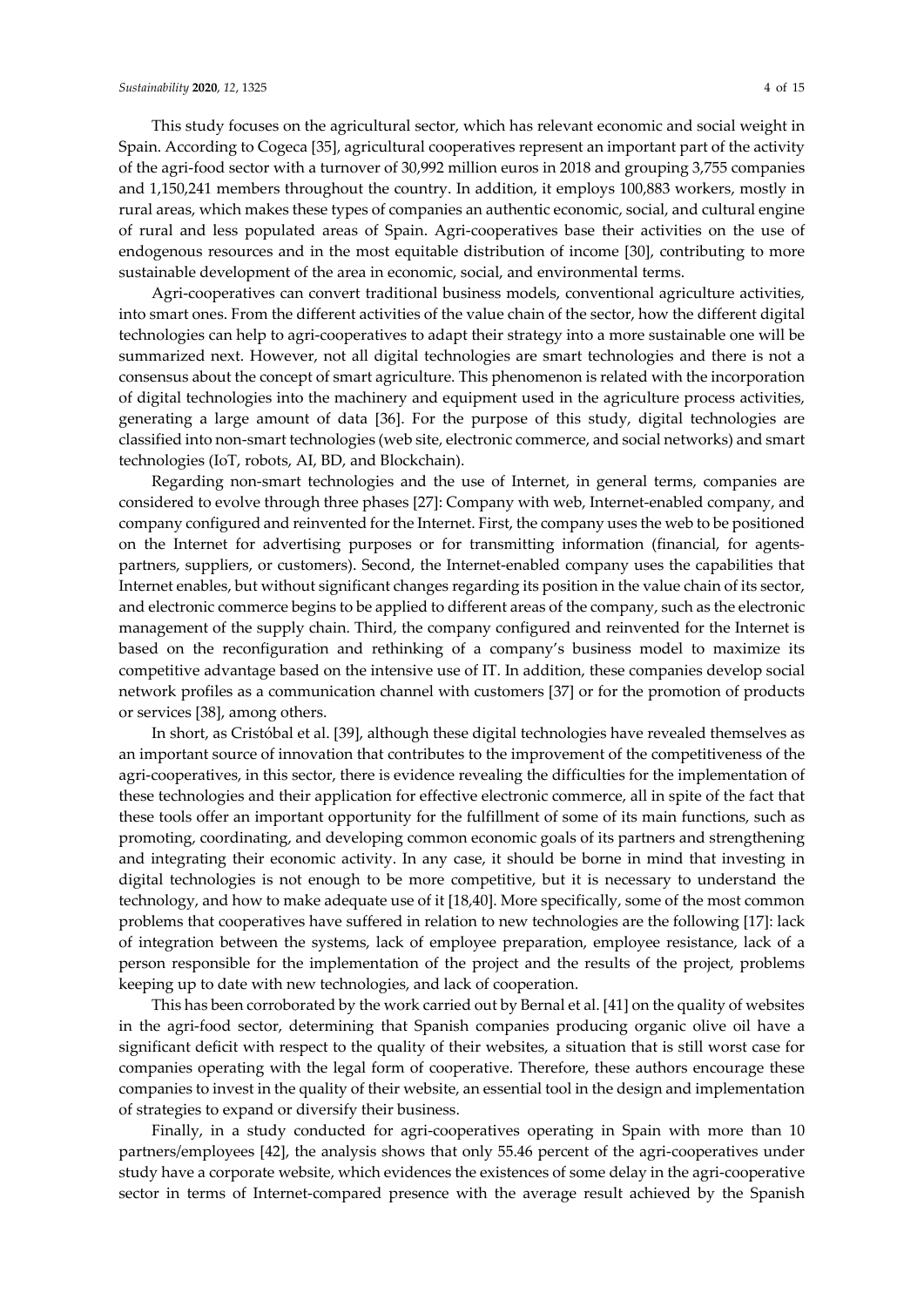business sector. In this sense, Fernández et al. [18], for the olive oil sector, established that the current globalized environment and the widespread increase in the dissemination and use of digital technologies by companies and consumers, make the use of these technologies essential for cooperatives in order to better compete in the market. Likewise, Cristóbal et al. [39] established that the future of cooperativism must be approached with new perspectives focused on innovation and the use of IT, such as the use of the Internet in all its dimensions.

Related with smart technologies, the incorporation of these technologies into machinery and equipment in agriculture exploitations is another step in the industrialization of the sector. Nevertheless, in some regions like Europe, these technologies have been adopted by only 25 percent of the farmers [43]. Next, how the smart technologies (IoT, robots, AI, BD, and Blockchain) can improve the operational efficiency of agri‐cooperatives will be summarized [12].

Regarding the IoT, this consists in the digital interconnection of all types of everyday objects using the Internet. This expression was first used in 1995 by Kevin Ashton and refers to the ability of certain networked smart devices to digitalize external data, process, and exchange it over the Internet [36]. For Rifkin [6] this is an extension of the Internet known until now, by allowing the connection of all things with all people in an integrated global network. The IoT is closely linked to another of the key digital technologies, BD. In fact, the IoT generates significant amounts of information that needs to be stored, managed, transferred, analyzed, displayed, and used intelligently and even automatically. In this vein, Akoka et al. [11] listed three characteristics of the IoT that conform to the BD, abundant terminals that generate large amounts of data, data generated by the IoT are usually semi-structured or unstructured, and the IoT data are useful only when analyzed. This reinforces the role of participation in the production of services and the economy of services or innovation among organizations jointly [44]. In olive agri‐cooperatives in Europe, the project Internet of Food and Farm 2020 is working in demonstrating that IoT can integrate the whole supply chain from the fields, logistics, processing to the retailer, known as "automated olive chain" [45].

In terms of automatization, other technologies related with processing activities are robots. The use of industrial (for example, for cutting or filling activities) or service robots (for surveillance, cleaning or transportation), can help in the automatization process of some activities of the agricooperative [15].

AI refers to machines that have flexible rational capacity, that is, they analyze their environment and carry out actions that maximize their chances of success in the performance of their task [46]. Thus, the machine is capable of mimicking the cognitive functions of humans, such as learning or solving problems [47], or what is the same, making decisions. Together with BD, algorithms allow greater automation of operational and strategic decision‐making [48], which have traditionally been considered complex and require human judgment [49] for what seems to be adequate and even necessary, its incorporation and use in organizational management. The new generation of AI is rapidly expanding and has again become an attractive topic for research [50], it has been in existence for over six decades and the rise of super computing power and BD technologies appear to have empowered AI in recent years. According to Paschen [51], from a knowledge management perspective, the fundamental impact that AI will bring about will be on how AI enables the transformation of vast amounts of data into information and ultimately knowledge. However, it has been stated that if organizations aim to realize any substantial performance gains from their AI investments, they must develop and promote an AI capability [52], and AI capability is defined by Mikalef et al. [52, page 2] as 'the ability of a firm to orchestrate organizational resources and apply computer systems able to engage in human-like throughout processes such as learning, reasoning, and self-correction towards business tasks'. Consequently, in order to be able to deploy such technological innovations and for them to be applied to business tasks, a firm‐wide effort is required [52]. In smart agriculture, AI and BD are used, for example, in farm production activities. Furthermore, in combination with autonomous vehicles, such as tractors and drones, these technologies can help, for example, to monitor the growing process of olive trees [34] or AI algorithms that can provide early olive tree disease detection [15].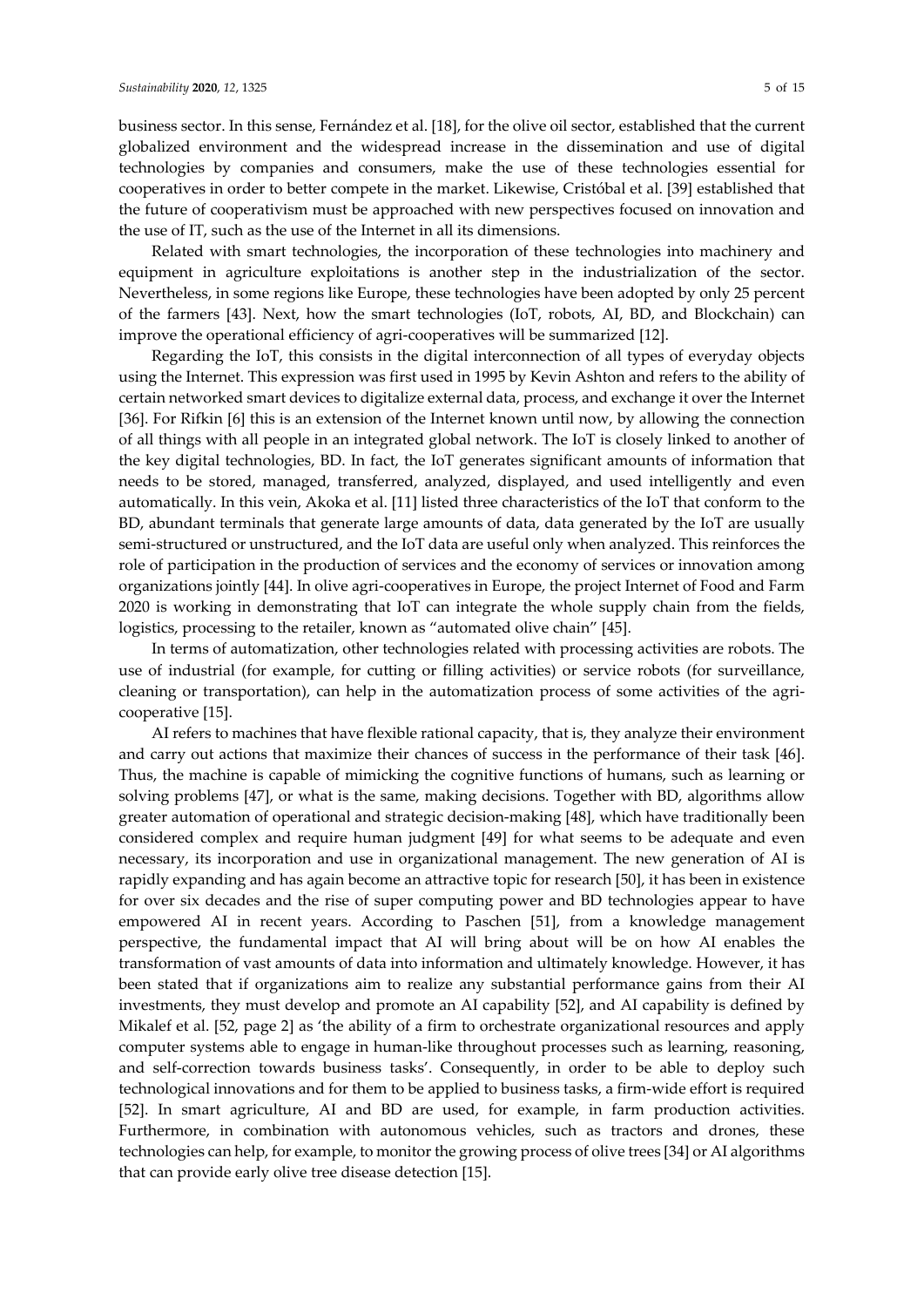The BD phenomenon originated thanks to the digitalization processes and the extraordinary expansion of the data flow worldwide, being possible thanks to the development of technologies capable of capturing, processing, and distributing digitally generated information in a decentralized manner [53]. Its volume requires advanced analytical technologies that allow its use to develop knowledge, products, and services and it is defined by volume, speed, and variety. Additionally, the characteristics of truthfulness, visualization, and value are usually added [11]. All of this is conducted in the BD value chain: Data generation, data acquisition, data storage, and data analysis [49,54]. In addition, linked to the BD phenomenon, and due to the volume of data generated, and treated, solutions related to cloud computing become especially relevant for companies [11]. Furthermore, BD analytics capability includes resources and technology, human skills, data‐driven culture, and organizational learning [23]. BD provides information and transforms the business, being a competitive force [55].

In sum, data itself is a core resource and it is important for firms to possess an infrastructure capable of storing, sharing, and analyzing data [54]. BD analytics contributes to digitally enabled service innovation, and in this vein, Lehrer et al. [56] found how BD analytics technologies are generative digital technologies that provide a key organizational resource for service innovation. Regarding the business value of BD, Mikalef et al. [57] examined the indirect relationship between a BD analytics capability and two types of innovation capabilities (incremental and radical), and their results confirm the indirect effect that BD data analytics capability has on innovation capabilities, finding that dynamic capabilities fully mediate the effect on both incremental and radical innovation capabilities. Consequently, as these authors found, BD is a necessary resource, but not sufficient condition to result in business value gains. Similarly, Mikalef et al. [58] stated that there is still limited understanding of how firms translate the potential of such technologies into business value and that the literature argues that to leverage BD analytics and realize performance gains, firms must develop strong BD analytics capabilities. Their study shows that BD analytics is more than just mere investment in technology and collection of vast amounts of data. There are important elements of gaining business value out of BD investments. It is the combined effect of resources that will enable a firm to develop a BD analytics capability and realize value gains, which means that a multitude of processes need to be put into action, requiring top management commitment and a clear plan for firm-wide BD analytics adoption and diffusion. Clearly, for cooperatives, this is a key point, as without the support of the partners and top management they will not gain real business value from adopting these technologies.

In this respect, Liu et al. [5] in a research about risk avoidance and coordination of supply chain, established that through another technology, Blockchain, transaction costs among members of the supply chain can be reduced, information sharing can be realized, and the benefits of the supply chain can be improved. In addition, Li et al. [59], in a study on the use of Blockchain technology in the construction sector, found that these technologies have real potential to support digitalization in this industry. Furthermore, they provide solutions to many of its challenges, such as the use of smart contracts to automate payments and other activities, reforming procurement practices and supply chain activities through tracking of goods and services from origin to in situ use, automated equipment leasing using smart contracts, digital twinning (where Blockchain would provide verified data of an asset to a potential buyer or provide real-time data through sensors and smart contracts), automating payments and contracts through the use of smart contracts, and others. Many of them can be extrapolated to the agricultural or other sectors. This technology could impact all the stages of the agricultural chain. Blockchain is a decentralized database, which cannot be altered and is distributed among different participants, while being cryptographically protected and organized into blocks of related transactions between them. The consensus is precisely the key to the Blockchain system, since it is the foundation that allows all participants to rely on the information that is recorded in it [60]. This technology is probably the most disruptive since the advent of the Internet and is able to transform industries by decentralizing trust, generating exchange of goods and services without the need for third parties. For example, it can be very useful for paying transactions, it has the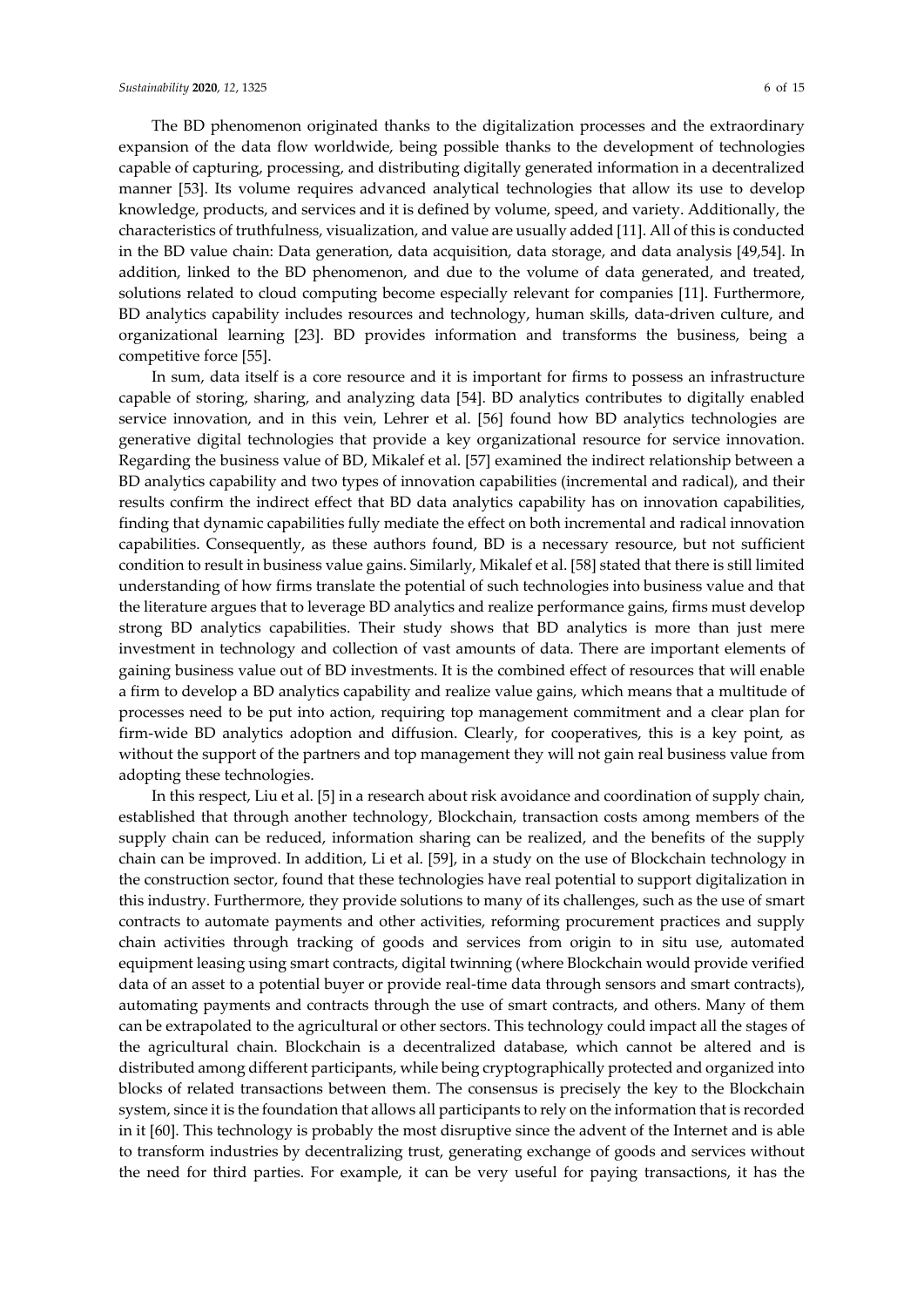potential to change everything [61], and in the case of agri‐cooperatives, this technology can help in certification process [15] or improve the transparency to the customer [62].

The adoption of these smart technologies in the agricultural sector is still reduced, some authors have analyzed some drivers and barriers to this development, for example, Das et al. [63] have found that the younger producers are adopters and the cost of the technology is stopping the smart farming in the case of Ireland. According to Kernecker et al. [64], the unclear value added and the difficulty of coupling the technology with existing systems limit the development of smart agriculture in Europe. In terms of facilitators, Caffaro and Cavallo [65] found, in a research developed in Italy, that the size of the company is related with the adoption of smart technologies and the level of education of the farmers.

#### **3. Agri‐cooperative Digital Strategy: A Digital Diagnosis Tool**

According to the previous summarized literature, digitalization is imperative for companies nowadays. In fact, digital technologies have the capacity of transforming sectors completely and every company needs to respond to this challenge [12]. In addition, several authors have pointed out in recent years the positive relationship between the introduction and use of digital technologies and business efficacy and efficiency [42,66]. Companies need to implement technological innovations in order to remain competitive and to create higher added value [7]. Other studies indicate that there is a positive effect of the implementation of digital technologies on the performance of companies in terms of productivity, profitability, market value, and market share [67].

#### *3.1. Digitalization Process: Strategies in Agri‐cooperatives*

In this research, based on Parviainen et al. [68], it is proposed that the digital transformation process in agri‐cooperatives is incremental and depends on the level of use of digital technologies (y axis) and the level of impact of these technologies in the value chain of the cooperative (farm production‐processing activities‐packaging‐sales, marketing‐logistic, and distribution‐consumers) (x axis) (Figure 1). However, it is important to point out that a clear digital strategy is a prerequisite to the successful deployment of a large‐scale digital transformation initiative, where also the human capital factor is determinant (human capital and management dimension) [69].



LEVEL OF IMPACT IN THE VALUE CHAIN OF THE DIGITAL STRATEGY

**Figure 1.** Digital transformation process in agri‐cooperatives.

In Stage 1 (Low digital strategy), the agri‐cooperative uses the Internet, but this is not considered an asset to offer possibilities to improve business management, find new markets, etc. The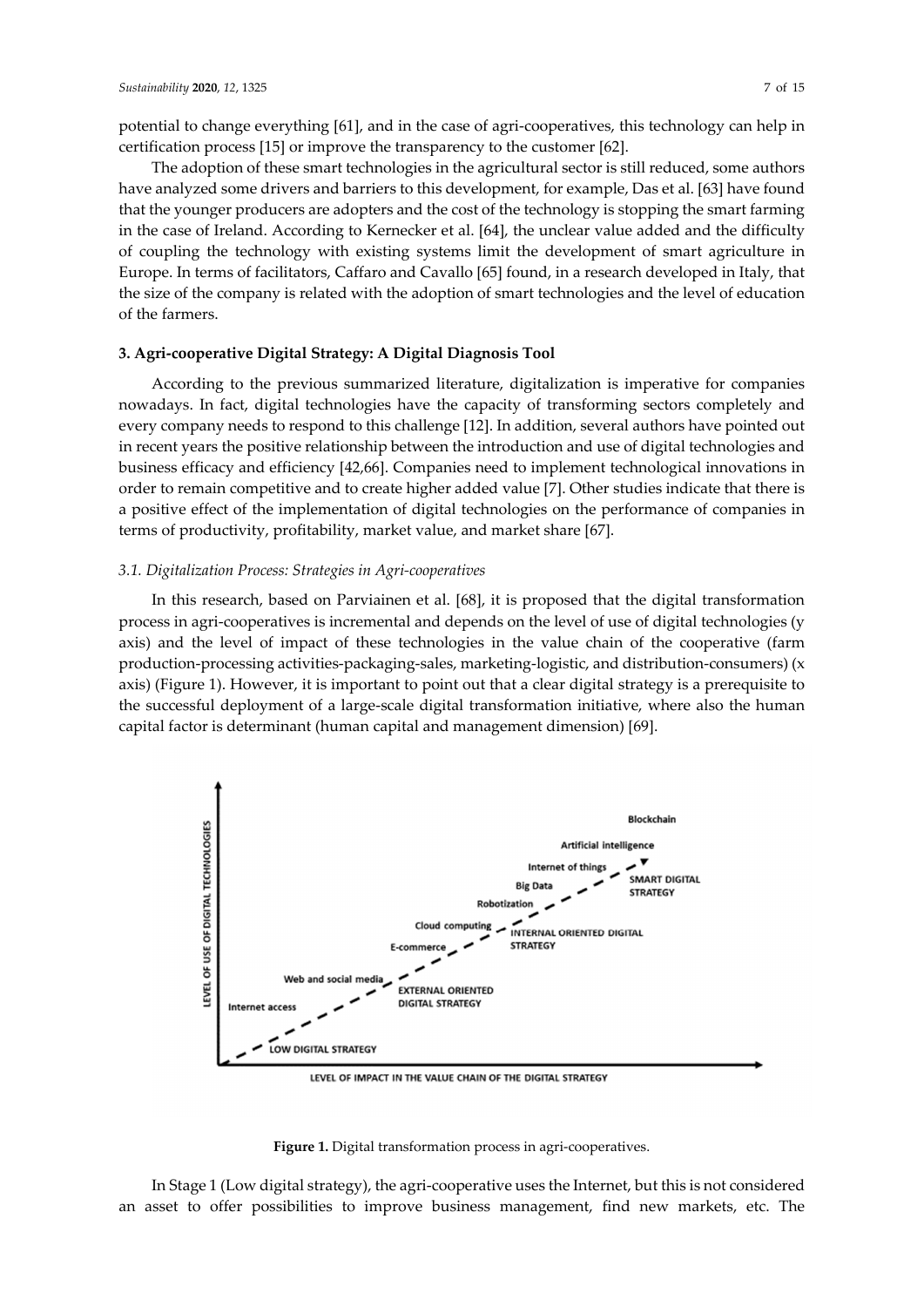cooperative has an Internet connection, a static web page, a social network profile, but without using them as interaction tools. There are not own‐human resources involved in the digital transformation.

In Stage 2 (External oriented digital strategy), the agri-cooperative is looking for external opportunities, begins to use the Internet as a basic means of communication and relationship with its stakeholders, originating a bidirectional communication process that is extremely valuable for the company. It begins to automate, although still with manual control, certain areas through information systems (sales, purchases, production) which causes some savings in time and costs and some devices, as tablets, indicate the need to perform digitized tasks. However, the purchase and sale of products or services is still generally carried out through traditional channels. In this case, some human resources are dedicated to the implementation of digital technologies.

In Stage 3 (Internal oriented digital strategy), the agri-cooperative is looking for internal efficiency, begins to carry out economic transactions (buying and selling) with customers and suppliers through the Internet. On the other hand, progress is being made in the integration of its internal information systems, and there is a certain link between internal and external systems. It is possible that the presence of fintech technology for relations with banking and electronic commerce, as well as the use of its own applications (Apps) or participation in other existing ones to have a greater presence in the channels linked to the use of smartphones. Additionally, other technologies are possible, such as web positioning strategy through either specialized personnel or external professionals, digital certificate or electronic signature and electronic invoicing. Furthermore, they are present in the majority of the predisposition variables to change such as, among others, the digitalization plan, an investment budget, a collaborative and open organizational culture, availability of personnel specialized in digitalization and use of IT, or the collaboration of the figure of the community manager.

In Stage 4 (Smart digital strategy), there is an integration of all the operations of the value chain, from the purchase to the after-sales service, and, what is more important, data generated is managed and used. The company is also linked, in terms of collaboration, to external agents (customersuppliers). There is an organization with real-time responses, which is able to understand and anticipate the needs of its customers, personalizing its products and services, as well as the needs of the cooperative. In addition, all activities and tasks that may be subject to it are automated, and the technology necessary for BD implementation is introduced. The agri‐cooperative are involved in projects related with IoT, Blockchain, AI, and the automation of activities (using robots or drones).

#### *3.2. Agri‐Cooperatives Digital Diagnosis Tool*

Diagnostic tools are widely used in the context of technology adoption, and previous research established that these instruments can help companies to identify problems or new challenges and understand the different dimensions involved in the innovation process [70,71]. It is normal that companies have a lack of knowledge in terms of new technologies and how these technologies are implemented in their own sector. Consequently, according to Brady et al. [70] and Nylén and Holmström [71], academics can develop practical tools in order to help companies to take decisions in new contexts or regarding new technologies.

In this vein, agri-cooperatives need to verify their degree of digitalization and to make decisions in order to increase it, if needed. Taking stock of the previously described situation, and in order to analyze the degree of digital transformation, a digital diagnosis tool named Agri‐Cooperative Digital Diagnosis Tool (Agri‐CoopDDT) is proposed. This digital diagnosis tool is proposed based on the literature review and the digital technologies used in the activities of the value chain of the agricultural sector. From the identification of these technologies and how they are associated with technologies with a greater or lesser impact on the said value chain, and understanding that their implementation has an impact also at the organizational level (structure, human resources, etc.), the digital diagnosis tool was designed. This is based on questionnaires designed by Eurostat in the context of the European Statistics for measuring the use of digital technologies in companies [72]. Thus, these measures in cooperatives will result in indicators that are directly comparable with the average of their country at the level of the use of digital technologies and will allow a self‐assessment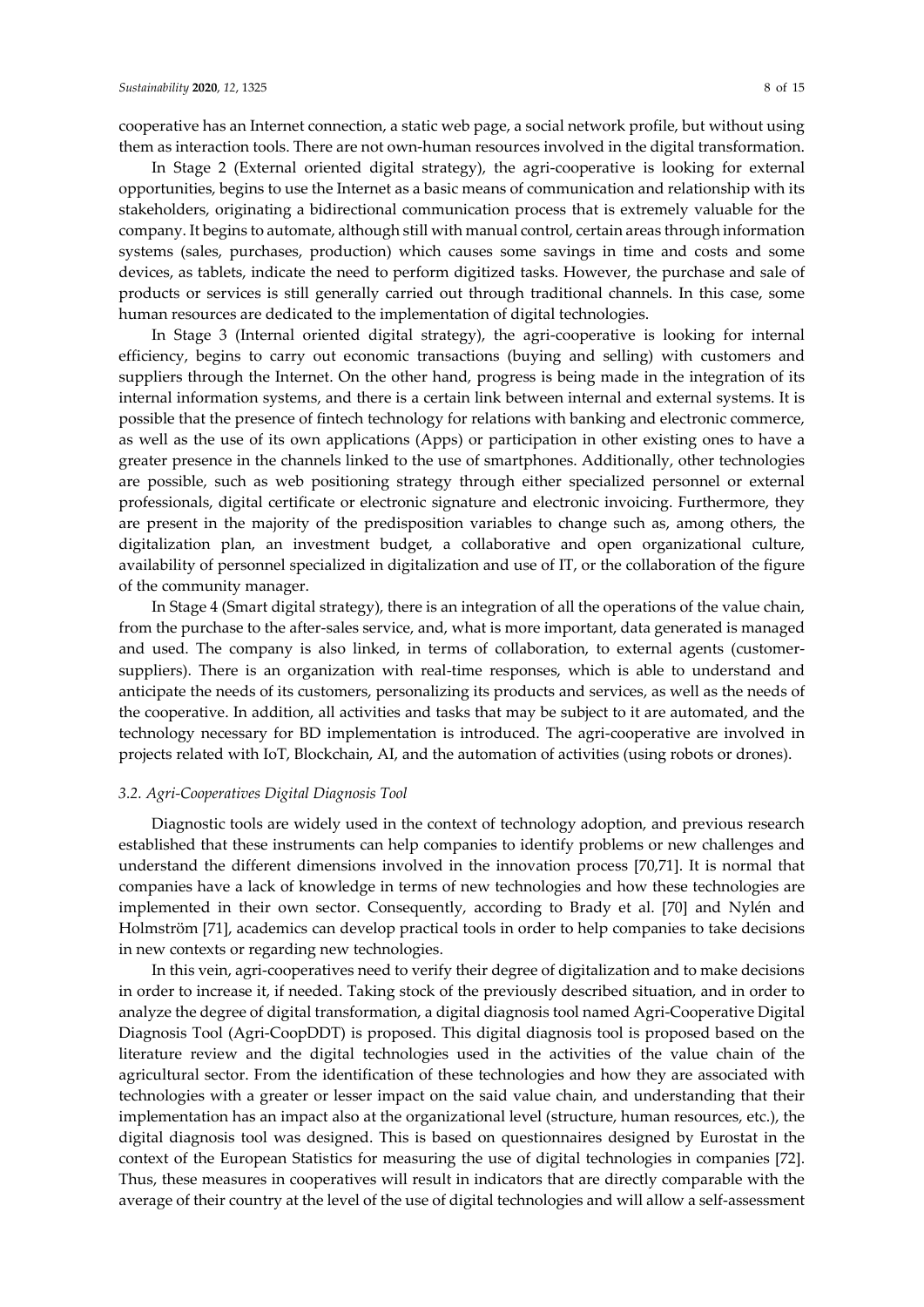of the situation in which the cooperative is in relation to the context of development of the described digital technologies. Furthermore, its application could result in improvements to these companies' managerial systems. Thus, the Agri‐CoopDDT is a tool that allows, through the application of a specific methodology, to estimate the degree of digitalization of the organization (Table 1).

| Table 1. Agri-Cooperative Digital Diagnosis Tool.                                                                                   |  |  |  |  |
|-------------------------------------------------------------------------------------------------------------------------------------|--|--|--|--|
| Human capital and management dimension                                                                                              |  |  |  |  |
| The agri-cooperative employs digital technologies specialists                                                                       |  |  |  |  |
| (Digital technologies specialists are employees for whom digital technologies is the main job)                                      |  |  |  |  |
| The agri-cooperative provides training to develop digital technologies related skills of the personnel                              |  |  |  |  |
| The agri-cooperative recruits or try to recruit digital technologies specialists                                                    |  |  |  |  |
| The agri-cooperative employs specialists to perform digital technologies functions (for example,                                    |  |  |  |  |
| maintenance of digital technologies infrastructure; security and data protection)                                                   |  |  |  |  |
| Agri-cooperative own employees<br>1.                                                                                                |  |  |  |  |
| <b>External suppliers</b><br>2.                                                                                                     |  |  |  |  |
| Access and use of the Internet dimension                                                                                            |  |  |  |  |
| 1.<br>The agri-cooperative uses a fixed line connection to the Internet (fiber optics technology, cable, etc.)                      |  |  |  |  |
| The agri-cooperative provides portable devices to the workforce, which allows a mobile connection to<br>2.                          |  |  |  |  |
| the Internet using mobile telephone networks (portable computers, tablets or smartphones)                                           |  |  |  |  |
| Web site and social network dimension                                                                                               |  |  |  |  |
| The agri-cooperative uses the web site for:                                                                                         |  |  |  |  |
| Description of goods or services or price information<br>1.                                                                         |  |  |  |  |
| Online ordering or reservation or booking, for example: shopping cart<br>2.                                                         |  |  |  |  |
| 3.<br>Possibility for visitors to customize or design online goods or services                                                      |  |  |  |  |
| Tracking or status of orders placed<br>4.                                                                                           |  |  |  |  |
| 5.<br>Personalized content on the website for regular/recurrent visitors                                                            |  |  |  |  |
| Links or references to the enterprise's social media profiles<br>6.                                                                 |  |  |  |  |
| The agri-cooperative has the following chat service for customer contacts:                                                          |  |  |  |  |
| A chat service where a person replies to customers<br>7.                                                                            |  |  |  |  |
| A chatbot or virtual agent replying to customers<br>8.                                                                              |  |  |  |  |
| The agri-cooperative uses any of the following social media:                                                                        |  |  |  |  |
| Social networks (Facebook, LinkedIn, etc.)<br>9.                                                                                    |  |  |  |  |
| 10. Cooperative's blog or microblogs (Twitter, etc.)                                                                                |  |  |  |  |
| Multimedia content sharing websites (Instagram, YouTube, etc.)<br>11.                                                               |  |  |  |  |
| Wiki-based knowledge sharing tools<br>12.                                                                                           |  |  |  |  |
| The agri-cooperative uses any of the above mentioned social media to:                                                               |  |  |  |  |
| Develop the enterprise's image or market products<br>13.                                                                            |  |  |  |  |
| 14. Obtain or respond to customer opinions, reviews, questions                                                                      |  |  |  |  |
| Involve customers in development or innovation of goods or services<br>15.                                                          |  |  |  |  |
| Collaborate with business partners (suppliers) or other organizations (public authorities, non-<br>16.                              |  |  |  |  |
| governmental organizations, etc.)                                                                                                   |  |  |  |  |
| 17. Recruit employees                                                                                                               |  |  |  |  |
| Exchange views, opinions or knowledge within the enterprise<br>18.                                                                  |  |  |  |  |
| Electronic commerce dimension                                                                                                       |  |  |  |  |
|                                                                                                                                     |  |  |  |  |
| The agri-cooperative sales goods or services via:<br>1.                                                                             |  |  |  |  |
| Agri-cooperative's websites or apps? (including extranets)                                                                          |  |  |  |  |
| E-commerce marketplace websites or apps used by several enterprises for trading goods or services?<br>2.<br>(Amazon, Alibaba, etc.) |  |  |  |  |
|                                                                                                                                     |  |  |  |  |
| Cloud computing dimension                                                                                                           |  |  |  |  |
| The agri-cooperative buys any of the following cloud computing services used over the Internet:                                     |  |  |  |  |
| Email<br>1.                                                                                                                         |  |  |  |  |
| Office software (word processors, spreadsheets, etc.)<br>2.<br>3.                                                                   |  |  |  |  |
| Storage of files (as a cloud computing service)<br>Hosting the enterprise's database(s)                                             |  |  |  |  |
| 4.                                                                                                                                  |  |  |  |  |

6. Customer Relationship Management (CRM) software application for managing information about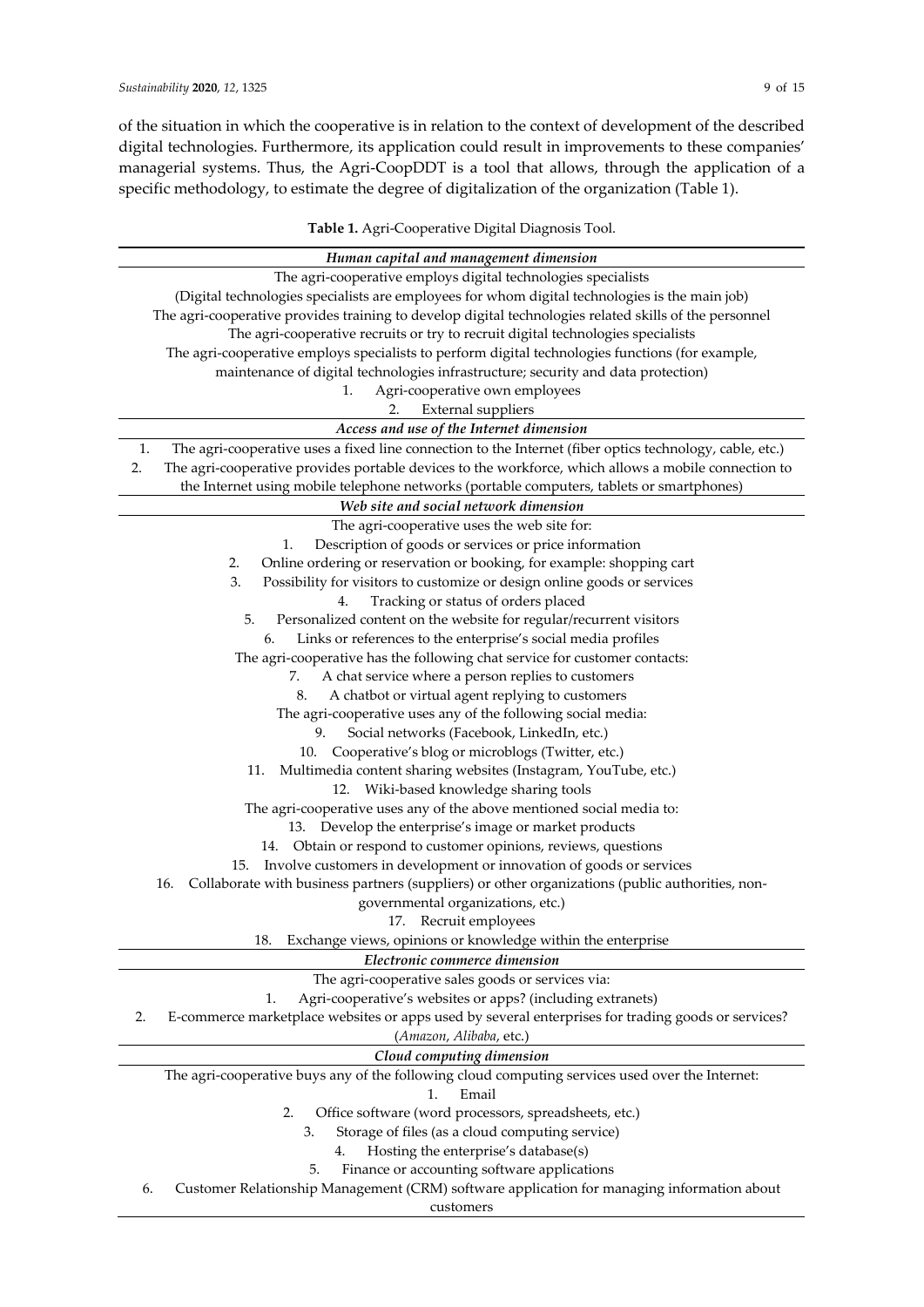| Computing power to run the software used by the enterprise<br>7.                                            |  |  |  |
|-------------------------------------------------------------------------------------------------------------|--|--|--|
| <b>BD</b> dimension                                                                                         |  |  |  |
| The agri-cooperative performs BD analysis on any of the following data sources: (excluding external service |  |  |  |
| providers)                                                                                                  |  |  |  |
| Data from smart devices or sensors (Machine to Machine M2M-communications, digital sensors,<br>1.           |  |  |  |
| RFID, etc.)                                                                                                 |  |  |  |
| Geolocation data from the use of portable devices (portable devices using mobile telephone networks,<br>2.  |  |  |  |
| wireless connections or GPS)                                                                                |  |  |  |
| Data generated from social media (social networks, blogs, etc.)<br>3.                                       |  |  |  |
| The agri-cooperative has another enterprise or organization to perform BD analysis                          |  |  |  |
| <b>IoT</b> dimension                                                                                        |  |  |  |
| The agri-cooperative uses any of the following interconnected devices or systems that can be monitored or   |  |  |  |
| remotely controlled via the Internet (IoT):                                                                 |  |  |  |
| Smart meters, lamps, thermostats to optimize energy consumption in a cooperative (warehouses,<br>1.         |  |  |  |
| production sites, distribution sites)                                                                       |  |  |  |
| Sensors, RFID or IP tags* or Internet-controlled cameras<br>2.                                              |  |  |  |
| Movement or maintenance sensors to track the movement of vehicles or products, to offer condition-<br>3.    |  |  |  |
| based maintenance of vehicles                                                                               |  |  |  |
| Sensors or RFID tags to monitor or automate production processes, to manage logistics, to track the<br>4.   |  |  |  |
| movement of products                                                                                        |  |  |  |
| Robotization dimension                                                                                      |  |  |  |
| The agri-cooperative uses any of the following types of robots:                                             |  |  |  |
| Industrial robots (drones, robotic tester, laser cutting, robot filling, etc.)<br>1.                        |  |  |  |
| Service robots (used for surveillance, cleaning, transportation, etc.)<br>2.                                |  |  |  |
| <b>Blockchain dimension</b>                                                                                 |  |  |  |
| The agri-cooperative uses Blockchain systems?                                                               |  |  |  |
| AI dimension                                                                                                |  |  |  |
| The agri-cooperative uses AI systems?                                                                       |  |  |  |
| Source: own work and Eurostat [72].                                                                         |  |  |  |

In order to apply the Agri‐CoopDDT tool and tests it, two agricultural cooperatives completed the auto diagnosis with the support of the research team to clarify terms. The manager and a member of the Governing Council were interviewed in order to obtain the information. The identifying data of the two cooperative cooperatives are shown in Table 2.

**Table 2.** Agri‐CoopDDT application to olive oil agri‐cooperatives in Andalusia.

|                                                | Agri-Cooperative I                                                                                                     | Agri-Cooperative II                                      |
|------------------------------------------------|------------------------------------------------------------------------------------------------------------------------|----------------------------------------------------------|
| Activity                                       | Table olive and olive oil                                                                                              | Table olive and<br>olive oil                             |
| Number of<br>partners                          | 750                                                                                                                    | 200                                                      |
| <b>Foundation</b> year                         | 1967                                                                                                                   | 1997                                                     |
| <b>Interviewee</b>                             | Manager                                                                                                                | Member of the<br>Governing Council                       |
| Human-capital<br>and management<br>dimension   | Employ digital technologies<br>specialists, provide training,<br>digital technologies managed<br>by external suppliers | Digital technologies<br>managed by<br>external suppliers |
| Access and use of<br>the Internet<br>dimension | $1, 2(*)$                                                                                                              | 1, 2                                                     |
| Web site and<br>social network<br>dimension    | 1, 2, 4, 6, 9, 10, 11, 13, 14, 15, 16,<br>17, 18                                                                       | 1, 2, 4, 6, 9, 14                                        |
| Electronic<br>commerce<br>dimension            | 1                                                                                                                      | 1                                                        |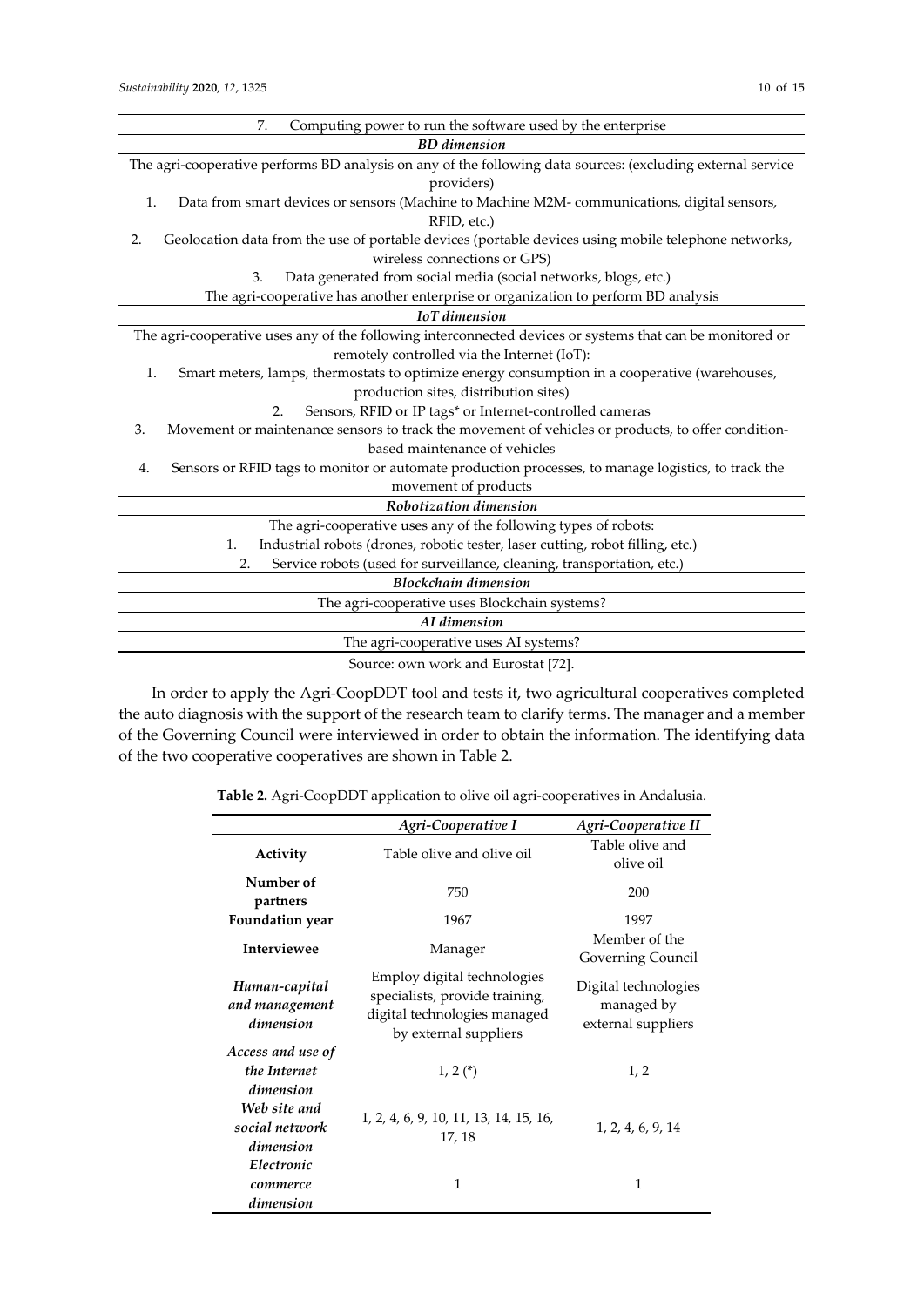| Cloud computing<br>dimension | 1, 2, 3, 4, 5, 6  | 1, 2, 3, 4, 5     |
|------------------------------|-------------------|-------------------|
| Digital Strategy             | Internal oriented | External oriented |
|                              |                   |                   |

(\*) See codes in Table 1. Only the ones used by the analyzed cases are included.

According to this analysis, Agri‐Cooperative I is developing an internally oriented digital strategy. This company employs digital technologies specialists and provide training to the members of the organization related to IT, also receives advice from external suppliers. The use of the web site and the social networks is high (for recruiting and sharing knowledge), and the management of the information is distributed using the cloud computing systems. This company is looking for external opportunities and internal efficiency, improving the processes, trough digital technologies.

Agri-cooperative II is in a low level of digital transformation, external oriented digital strategy. This company is using cloud computing services, but the level of use of the web and social networks is less intense. In terms of human capital and management dimension, the management of the digital technologies is subcontracted to external suppliers and does not provide training to their members about digital technologies.

#### **4. Conclusion**

### *4.1. Conclusion*

The digitalization process based on smart technologies (IoT, robots, AI, BD, and Blockchain) is transforming the agricultural sector and promoting sustainability in different ways. From an economic sustainability perspective, the evolution of smart agriculture can help to improve the efficiency of the exploitations, and open new ways of interaction with customer directly. Furthermore, the development of digital technologies is attracting new jobs or business related with the digitalization. In terms of environmental sustainability, the potential impact of technologies, such as IoT, is relevant in reducing water consumption or pesticides and fighting against climate change. Another relevant perspective are the social issues, agricultural exploitations are located in rural regions, and smart agriculture development can help to attract population (social sustainability). Therefore, the development of smart agriculture is essential for several reasons and public institutions are working on the diffusion of the benefits between different stakeholders [15].

However, the poor infrastructure of Internet in some rural areas, the low technological level of the farmers, and the size of the exploitations are barriers to the development of smart agriculture, and cooperatives have, in this sense, an important role. Additionally, from perspective of olive oil consumer, agri‐cooperatives must turn to smart‐cooperative*s*, as now the market is global, not regional. Consequently, cooperatives can play a key role in this context, helping farmers to face challenges together. Maintaining inertia and concentrating on traditional activity can no longer be considered a viable option. It is necessary to diversify the activity, innovate and collaborate with others, incorporating talent and using new technologies in order to better compete in a sustainable way. The first step in this process can be to measure, using the developed digital diagnosis tool, the level of digitalization that the company has, in order to reflect and propose new development and improvement strategies that allow obtaining competitive advantages. In the case of cooperatives, this, together with the social vision and the organizational approach that positions the person at the center of the structure, can relaunch these societies to the place they deserve.

#### *4.2. Contributions*

This research provides a revision of the different digital technologies from different perspectives, and an explanation of how they can improve the efficiency of the activities of the agri-cooperatives. Furthermore, it defines different types of digital strategies according to the level of use of the technologies and the impact in the value chain. In addition, the concept of smart agriculture has been adapted to the agri-cooperatives perspective, and the barriers and some facilitators have been discussed, according to the literature. Finally, a digital diagnosis tool for helping agri-cooperatives' digital innovation was designed. This tool has been initially applied to two cases of agri‐cooperatives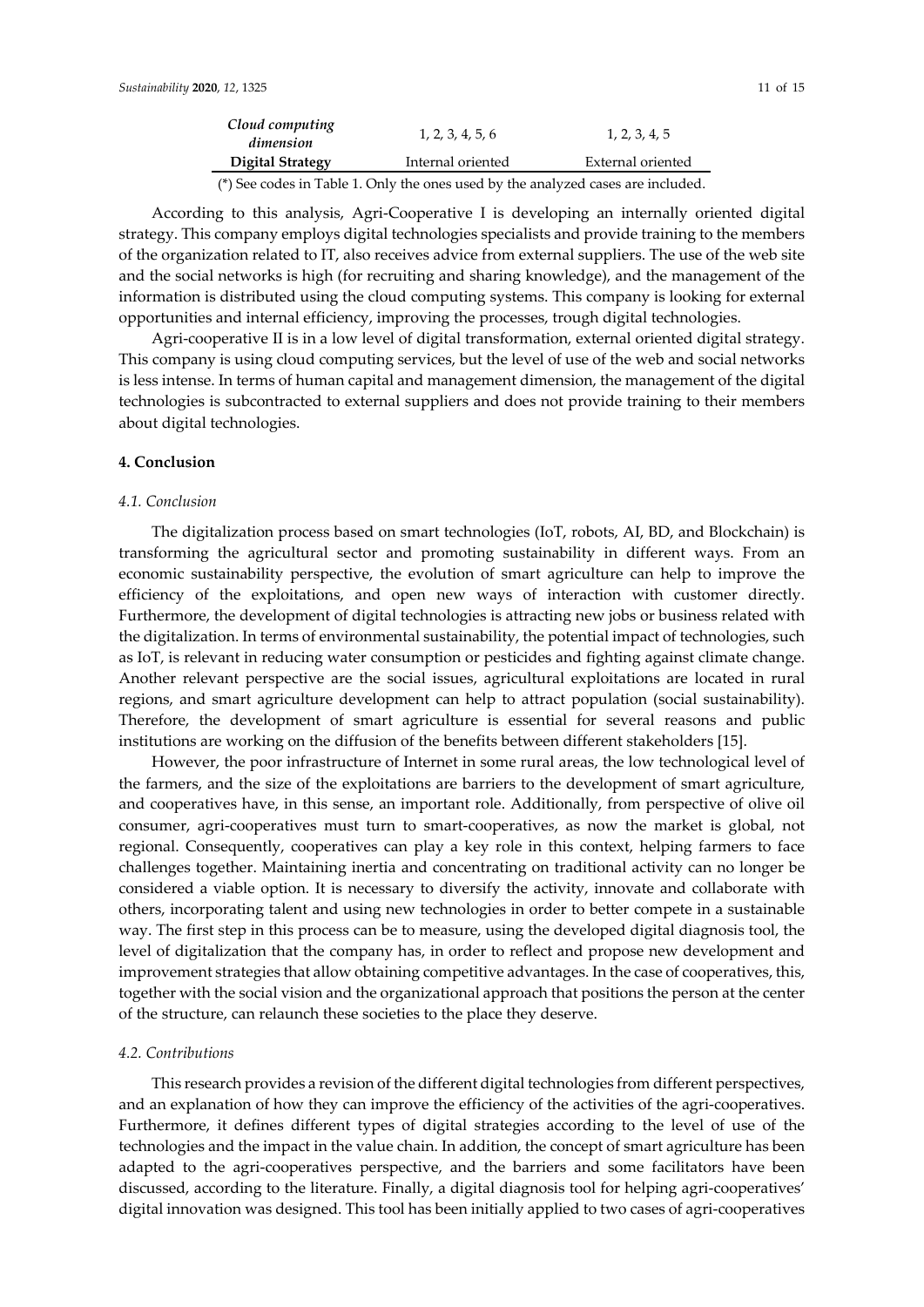in Spain. As mentioned, digital innovation processes still are unchartered territory for many companies, and they need to have in place appropriate tools for managing digital innovation [71]. Similar to what is proposed by Nylén and Holmström [71], a digital diagnosis tool is defined in this paper, and it should be a welcome contribution, as it is informed by recent research and industry developments and could inspire cooperatives' managers, as well as further scholarly research in this domain of managing digital innovation. Similar to the proposal of Mikalef et al. [52], for AI, from a practical perspective, the proposed instrument can be used to identify areas that have been neglected and formulate a roadmap in order to streamline deployments and increase business value in the digital innovation involving the analyzed technologies. As a framework informed by recent research exploring the unique properties of digital innovation in agri-cooperatives, it contributes to a better understanding of digitalization of agri‐cooperatives in the context of smart agriculture.

#### *4.3. Implications*

Cooperative partners and managers of agri‐cooperatives can use this tool to analyze the stage of digitalization process that the organization has already reached and promote their development. At policy level, this Agri‐CoopDDT can help the institutions of a specific region to know the level of the digitalization of the existing agri‐cooperatives, and, consequently, to have better designed political instruments in the context of promoting a more sustainable environment.

#### *4.4. Limitations*

This paper provides an exploratory approximation to the phenomenon, and more data are needed to advance in the definition of the proposed digital diagnosis tool.

**Author Contributions:** Conceptualization, A.R.D.A.O., A.P.M, A.M.C.L. and J.J.P.A.; methodology, A.M.C.L. and A.R.D.A.O; formal analysis, A.M.C.L., A.R.D.A.O, A.P.M. and J.J.P.A.; investigation, A.M.C.L. and J.J.P.A.; writing—original draft preparation, A.M.C.L., A.R.D.A.O., A.P.M., and J.J.P.A.; writing—review and editing, A.R.D.A.O., A.P.M, A.M.C.L., and J.J.P.A.; supervision, A.M.C.L., A.R.D.A.O., A.P.M., and J.J.P.A.. All authors have read and agreed to the published version of the manuscript.

**Funding:** This research was funded partially by Universidad de Málaga.

**Conflicts of Interest:** The authors declare no conflict of interest.

#### **References**

- 1. Grant, R.M. Prospering in dynamically‐competitive environments: Organizational capability as knowledge integration. *Organ. Sci.* **1996**, *7*, 375–387.
- 2. Volberda, H.W. Toward the flexible form: How to remain vital in hypercompetitive environments. *Organ. Sci.* **1996**, *7*, 359–374.
- 3. Helfat, C.; Peteraf, M. Understanding dynamic capabilities: Progress along a developmental path. *Strateg. Organ.* **2009**, *7*, 91–102.
- 4. Teece, D.J.; Pisano, G.; Shuen, A. Dynamic capabilities and strategic management. *Strateg. Manag. J.* **1997**, *18*, 509–533.
- 5. Liu, L.; Li, F.; Qi, E. Research on Risk Avoidance and Coordination of Supply Chain Subject Based on Blockchain Technology. *Sustainability* **2019**, *11*, 2182.
- 6. Rifkin, J. La Sociedad de Coste Marginal Cero. El Internet de las Cosas, el Procomún Colaborativo y el Eclipse del *Capitalismo*; Paidós: Barcelona, España, **2014**.
- 7. Trașcua, D.L.; Ștefan, G.M.; Sahlian, D.N.; Hoinaru, R.; Șerban‐Oprescu, G.‐L. Digitalization and business activity. The struggle to catch up in CEE countries. *Sustainability* **2019**, *11*, 2204.
- 8. Bughin, J.; Chui, M. The rise of the networked enterprise: Web 2.0 finds its payday. *McKinsey Q.* **2010**, *4*, 3–8.
- 9. Brynjolfsson, E.; Hitt, L.M.; Kim, H.H. Strength in numbers: How does data‐driven decisionmaking affect firm performance? *Soc. Sci. Res. Netw.* **2011**, 1819486, doi:10.2139/ssrn.1819486.
- 10. Günther, W.A.; Mehrizi, M.H.R.; Huysman, M.; Feldberg, F. Debating Big Data: A literature review on realizing value from Big Data. *J. Strateg. Inf. Syst.* **2017**, *26*, 191–209.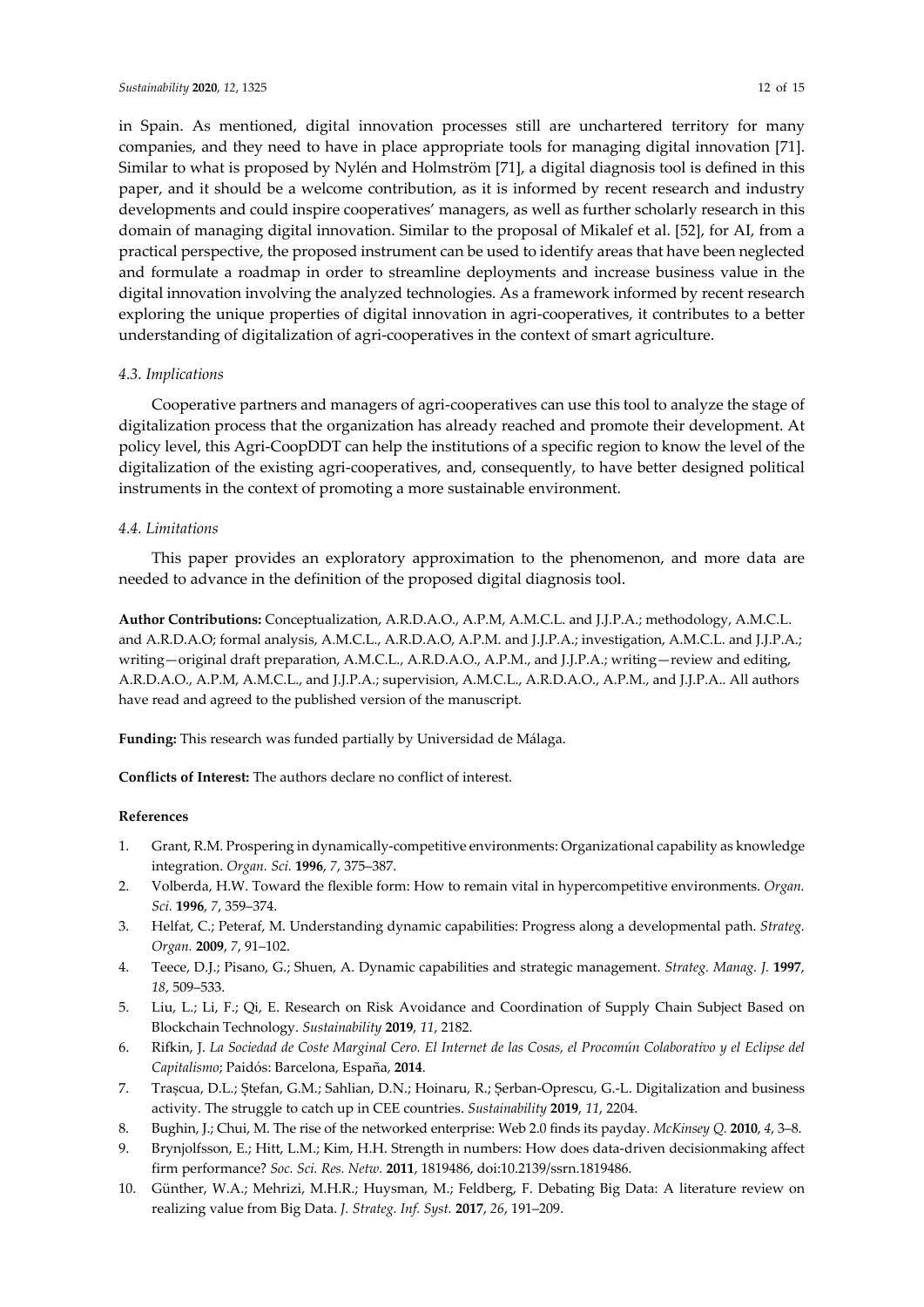- 11. Akoka, J.; Comyn‐Wattiau, I.; Laoufi, N. Research on Big Data—A systematic mapping study. *Comput. Stand. Interface* **2017**, *54*, 105–115.
- 12. Porter, M.; Heppelmann, J.E. How smart, connected products are transforming competition. *Harv. Bus. Rev.* **2014**, *92*, 64–88.
- 13. Bucci, G.; Bentivoglio, D.; Finco, A. Precision agriculture as a driver for sustainable farming systems: State of art in literature and research. *Calitatea* **2018**, *19*, 114–121.
- 14. Pham, X.; Stack, M. How data analytics is transforming agriculture. *Bus. Horiz.* **2018**, *61*, 125–133.
- 15. Pesce, M.; Kirova, M.; Soma, K.; Bogaardt, M.J.; Poppe, K.; Thurston, C.; Wolfert, S.; Beers, G.; Monfort, C.; Urdu, D. *Research for AGRI Committee–Impacts of the Digital Economy on the Food‐Chain and the CAP*; European Parliament, Policy Department for Structural and Cohesion Policies: Brussels, Belgium, **2019**.
- 16. Rodenes, M.; Torralba, J.M. Sistemas de ayuda a las decisiones en la gestión del conocimiento y las cooperativas. *CIRIEC‐España, Revista de Economía Pública, Social y Cooperativa* **2004**, *49*, 55–76.
- 17. Vargas, A. Empresas cooperativas, ventaja competitiva y tecnologías de la información. *CIRIEC‐España, Revista de Economía Pública, Social y Cooperativa* **2004**, *49*, 13–29.
- 18. Fernández, D.; Bernal, E.; Mozas, A.; Medina, M.J.; Moral, E. El sector cooperativo oleícola y el uso de las TIC: Un estudio comparativo respecto a otras formas jurídicas. *REVESCO Revista de Estudios Cooperativos* **2016**, *120*, 53–75.
- 19. Mozas, A.; Bernal, E. El E‐Business en el cooperativismo agrario: El caso del sector oleícola. *Estudios de Economía Aplicada* **2008**, *26*, 211–232.
- 20. Delgado, J.; Short, N.M.; Roberts, D.P.; Vandenberg, B. Big Data Analysis for Sustainable Agriculture. *Front. Sustain. Food Syst.* **2019**, *3*, 1–13.
- 21. Mozas, A.; Bernal, E. Presentación número Economía Social y Digitalización. *CIRIEC España, Revista de Economía Pública, Social y Cooperativa* **2019**, *95*, 5–9.
- 22. Tapscott, D.; Williams, A.D. *Wikinomics: How Mass Collaboration Changes Everything*; Portfolio: New York, NY, USA, **2006**.
- 23. Pappas, I.O.; Mikalef, P.; Giannakos, M.N.; Krogstie, J.; Lekakos, G. Big Data and business analytics ecosystems: Paving the way towards digital transformation and sustainable societies. *Inf. Syst. e‐Bus. Manag.* **2018**, *16*, 479–491.
- 24. Carlsson, C. Decision analytics—Key to digitalisation. *Inf. Sci.* **2017**, *460*, 424–438.
- 25. Castel, A.G.; Sanz, J.P. El papel de las tecnologías de la información y la comunicación en las empresas de economía social. *REVESCO Revista de Estudios Cooperativos* **2009**, *97*, 90–116.
- 26. Montegut, Y.; Cristóbal, E.; Gómez, M.J. La implementación de las TIC en la gestión de las cooperativas agroalimentarias: El caso de la provincia de Lleida. *REVESCO Revista de Estudios Cooperativos* **2013**, *110*, 223–253.
- 27. Juliá, J.F.J.; García, G.; Polo, F. La información divulgada a través de internet por las cooperativas. *CIRIEC España, Revista de Economía Pública, Social y Cooperativa* **2004**, *49*, 167–192.
- 28. Meroño, Á.L.; Arcas, N. Equipamiento y Gestión de las Tecnologías de la Información en las Cooperativas Agroalimentarias. *CIRIEC España, Revista de Economía Pública, Social y Cooperativa* **2006**, *54*, 5–31.
- 29. Buendía, I. ¿La participación democrática: Un valor en extinción en las sociedades cooperativas? *CIRIEC España, Revista de Economía Pública, Social y Cooperativa* **2000**, *34*, 7–23.
- 30. Cristóbal, E.; Montegut, Y.; Gómez, M.J. Factores determinantes del uso de Internet en la comercialización del aceite de oliva. Análisis del sector en Cataluña. *REVESCO Revista de Estudios Cooperativos* **2016**, *121*, 33–61.
- 31. Vargas, A. De la participación a la gestión del conocimiento y del capital intelectual: Reflexiones en torno a la empresa cooperativa, *CIRIEC España, Revista de Economía Pública, Social y Cooperativa* **2002**, *40*, 123–140.
- 32. Rose, D.; Chilvers, J. Agriculture 4.0: Responsible innovation in an era of smart farming. *Front. Sustain. Food Syst.* **2018**, *2*, 87.
- 33. Manski, S. Building the Blockchain world: Technological commonwealth or just more of the same? *Strateg. Chang.* **2017**, *26*, 511–522.
- 34. King, A. The future of agriculture. *Nature* **2017**, *544*, S21–S23.
- 35. COGECA. European Agri‐Cooperatives. The European Agri‐Food Cooperatives Monitor. **2020**. Available online: http://www.agro‐alimentarias.coop/ficheros/doc/06098.pdf (accessed on 11 Feb 2020).
- 36. Pivoto, D.; Waquil, P.D.; Talamini, E.; Finocchio, C.P.S.; Dalla Corte, V.F.; de Vargas Mores, G. Scientific development of smart farming technologies and their application in Brazil. *Inf. Process. Agric.* **2018**, *5*, 21– 32.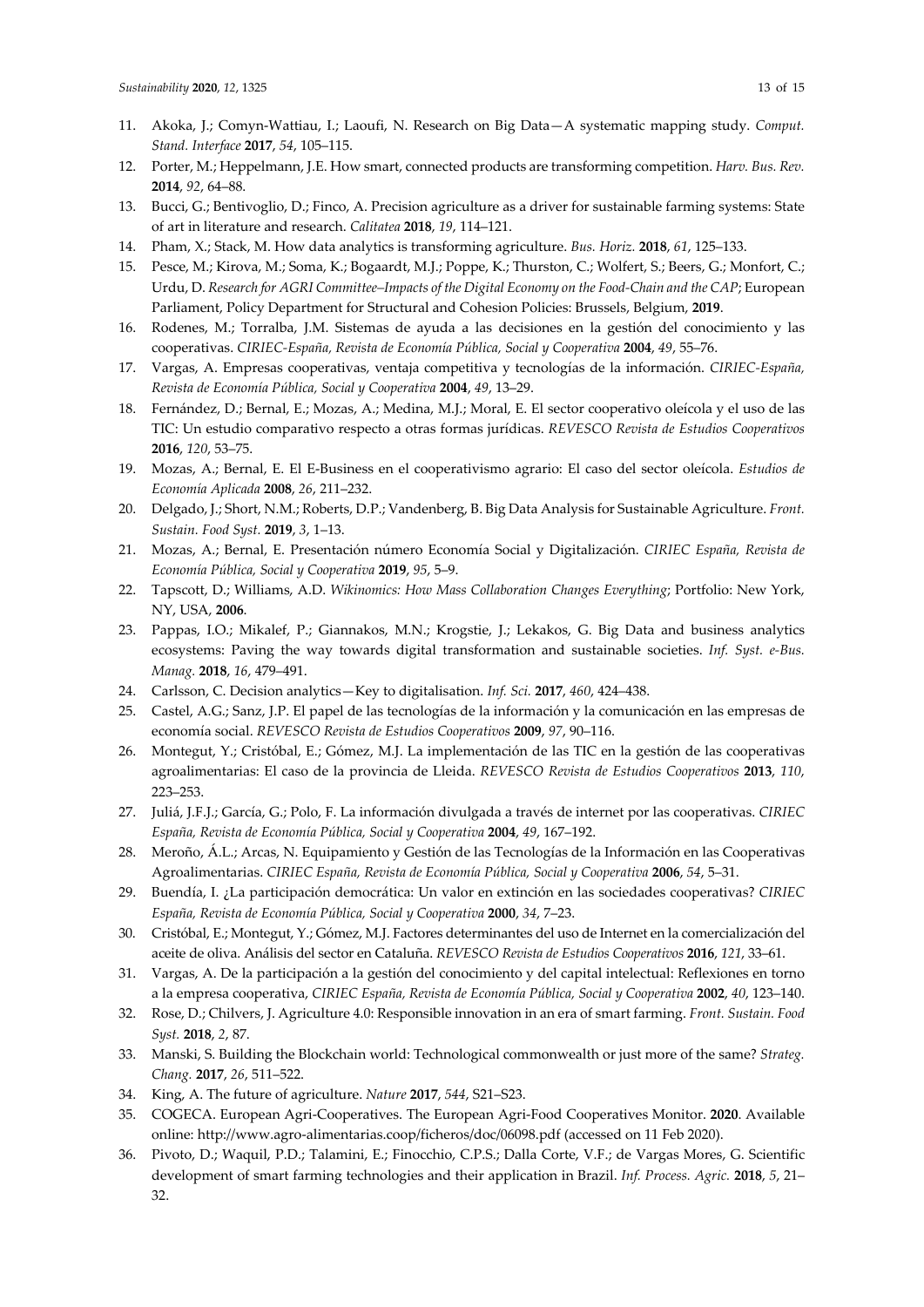- 37. Griffiths, M.; McLean, R. Unleashing corporate communications via social media: A UK study of brand management and conversations with customers. *J. Cust. Behav.* **2015**, *14*, 147–162.
- 38. Liu, S.H.; Chou, C.H.; Liao, H.L. An exploratory study of product placement in social media. *Internet Res.* **2015**, *25*, 300–316.
- 39. Cristóbal, E.; Montegut, Y.; Daries, N. Cooperativismo 2.0: Presencia en Internet y desarrollo del comercio electrónico en las cooperativas oleícolas de Cataluña. *REVESCO Revista de Estudios Cooperativos* **2017**, *124*, 47–73.
- 40. Apigian, C.H.; Ragu‐Nathan, B.S.; Ragu‐Nathan, T.S.; Kunnathur, A. Internet technology: The strategic imperative. *J. Electron. Commer. Res.* **2005**, *6*, 123–146.
- 41. Bernal, E.; Mozas, A.; Fernández, D.; Medina, M.J.; Puentes, R. Calidad de los sitios web en el sector agroalimentario ecológico y sus factores explicativos: El papel del cooperativismo. *CIRIEC España, Revista de Economía Pública, Social y Cooperativa* **2019**, *95*, 95–118.
- 42. Jorge, J.; Chivite, M.P.; Salinas, F. La transformación digital en el sector cooperativo agroalimentario español: Situación y perspectivas. *CIRIEC España, Revista de Economía Pública, Social y Cooperativa* **2019**, *95*, 39–70.
- 43. Dryancour, G. *Smart Agriculture for All Farms*; CEMA‐European Agricultural Machinery Association: Brussels, Belgium, **2017**.
- 44. Kaivo‐oja, J.; Virtanen, P.; Jalonen, H.; Stenvall, J. The effects of the internet of things and Big Data to organizations and their knowledge management practices. In *Knowledge Management in Organizations*; Uden, L., Heričko, M., Ting, I.H., Eds.; Springer: Berlin/Heidelberg, Germany, **2015**; pp. 495–513.
- 45. Verdouw, C.; Wolfert, S.; Beers, G.; Sundmaeker, H.; Chatzikostas, G. IOF2020: Fostering business and software ecosystems for large‐scale uptake of IoT in food and farming. In Proceedings of the PA17—The International Tri‐Conference for Precision Agriculture, Hamilton, New Zealand, 16–18 October **2017**.
- 46. Poole, D.L.; Mackworth, A.K.; Goebel, R. *Computational Intelligence: A Logical Approach*; Oxford University Press: New York, NY, USA, **1998**.
- 47. Russell, S.; Norvig, P. *Artificial Intelligence: A Modern Approach*; Prentice Hall Press: Bergen, NJ, USA, **2009**.
- 48. Loebbecke, C.; Picot, A. Reflections on societal and business model transformation arising from digitization and Big Data analytics: A research agenda. *J. Strateg. Inf. Syst.* **2015**, *24*, 149–157.
- 49. Chen, W.; Shahabi, H.; Shirzadi, A.; Hong, H.; Akgun, A.; Tian, Y.; Li, S. Novel hybrid artificial intelligence approach of bivariate statistical‐methods‐based kernel logistic regression classifier for landslide susceptibility modelling. *Bull. Eng. Geol. Environ.* **2019**, *78*, 4397–4419.
- 50. Duan, Y.; Edwards, J.S.; Dwivedi, Y.K. Artificial intelligence for decision making in the era of Big Data— Evolution, challenges and research agenda. *Int. J. Inf. Manag.* **2019**, *48*, 63–71.
- 51. Paschen, J.; Kietzmann, J.; Kietzmann, T. Artificial intelligence (AI) and its implications for market knowledge in B2B marketing. *J. Bus. Ind. Mark.* **2019**, *34*, 1410–1419.
- 52. Mikalef, P.; Fjørtoft, S.O.; Torvatn, H.Y. Developing an Artificial Intelligence Capability: A Theoretical Framework for Business Value. In Proceedings of the International Conference on Business Information Systems 2019, Jinan, China, 28–30 August 2019; Springer: Cham, Switzerland, **2019**; pp. 409–416.
- 53. Mikalef, P.; Pappas, I.O.; Krogstie, J.; Giannakos, M. Big Data analytics capabilities: A systematic literature review and research agenda. *Inf. Syst. e‐Bus. Manag.* **2018**, *16*, 547–578.
- 54. Wolfert, S.; Ge, L.; Verdouw, C.; Bogaardt, M.J. Big Data in smart farming—A review. *Agric. Syst.* **2017**, *153*, 69–80.
- 55. Akter, S.; Wamba, S.F.; Gunasekaran, A.; Dubey, R.; Childe, S.J. How to improve firm performance using Big Data analytics capability and business strategy alignment? *Int. J. Prod. Econ.* **2016**, *182*, 113–131.
- 56. Lehrer, C.; Wieneke, A.; vom Brocke, J.; Jung, R.; Seidel, S. How big data analytics enables service innovation: Materiality, affordance, and the individualization of service. *J. Manag. Inf. Syst.* **2018**, *35*, 424– 460.
- 57. Mikalef, P.; Boura, M.; Lekakos, G.; Krogstie, J. Big data analytics capabilities and innovation: The mediating role of dynamic capabilities and moderating effect of the environment. *Br. J. Manag.* **2019**, *30*, 272–298.
- 58. Mikalef, P.; Boura, M.; Lekakos, G.; Krogstie, J. Big data analytics and firm performance: Findings from a mixed‐method approach. *J. Bus. Res.* **2019**, *98*, 261–276.
- 59. Li, J.; Greenwood, D.; Kassem, M. Blockchain in the built environment and construction industry: A systematic review, conceptual models and practical use cases. *Automat. Constr.* **2019**, *102*, 288–307.
- 60. Corron, A.; Gil, M. ¿Es la tecnología block chain compatible con la Economía Social y Solidaria? Hacia un nuevo paradigma. *CIRIEC España, Revista de Economía Pública, Social y Cooperativa* **2019**, *95*, 191–215.